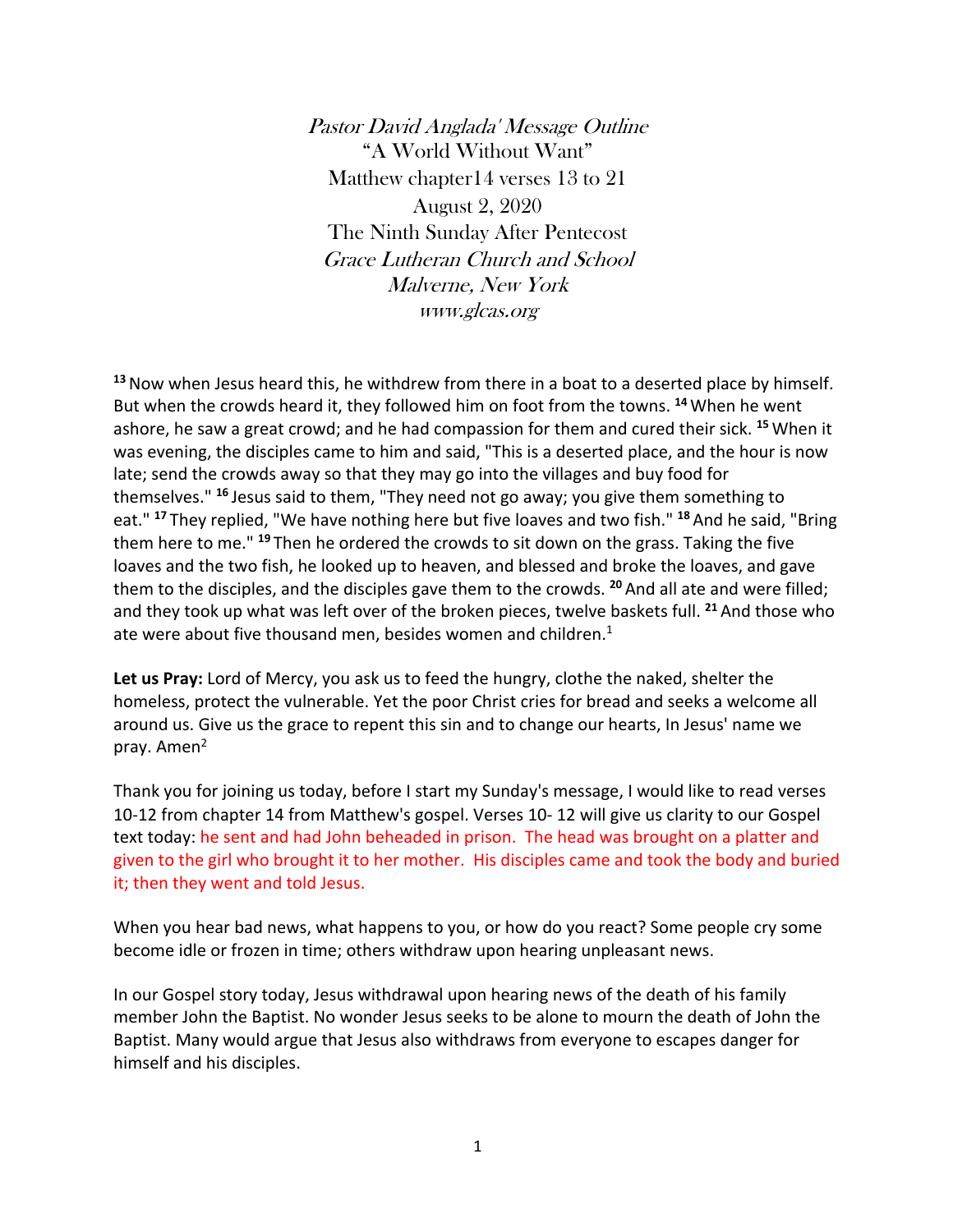We are informed that Jesus is not the only one to hear the horrible news of John's unmerited death at Herod's hands. The people are understandably scared and are seeking Jesus for both comfort and support.3

At times I wonder, how did Jesus feel, or better yet, what thoughts went through his mind? Or did he sense his imminent death? Jesus' withdrawal by boat coupled with the crowd's following by foot makes a clear contrast: Jesus is perceived as a threat by leaders of the community or, and Herod.

As Jesus comes ashore and sees a large crowd, he is moved with compassion, as well as restoring to health all who needed healing for their infirmities. Furthermore, Jesus knows what they are going through. Our Lord truly knew and understood their daily struggles. Most of the people who followed Jesus were sick, poor, despised, oppressed, homeless, and they were hungry, coupled with living on the margins of society.

Many the followers of Jesus were marginalized. Our blessed Lord Jesus sees their longing for hope together with a word of encouragement.<sup>4</sup> Jesus spends the day teaching, being present, and having conversations with the crowd. As the famous expression goes, he felt their pain.

As the evening approaches, the disciples tell Jesus that the people need to eat, please, send them away so that they can go into the villages and buy food for themselves. Well, *surprise, surprise, surprise,* Jesus tells his apprentices, "feed them yourselves." But Lord, we do not have anything here but five loaves plus two fish.

It is my hunch that several things are taking place in our Gospel story: First, the disciples are not able to see beyond their five loaves of bread and two fish. Secondly, they had a myopic vision. Thirdly, the disciples try to doge the responsibilities of doing ministry with the people. Equally important, they forgot the teachings of Jesus, "I was hungry, and you gave me to eat." They forgot to use the gifts that Jesus had given them the gift of healing and miracles. Frequently throughout the four gospels, Jesus himself had done the healing and transforming, but on this occasion, our blessed Lord Jesus calls the "disciples to stop and reject the myth of scarcity."5

The disciples seem to have forgotten the many miracles they had witnessed by being present with Jesus, their mentor. The disciples seem to suffer from temporary amnesia; they forgot the ancient stories of the past on how God provided manna and water for the Hebrew people in the wilderness when they left Egypt. Additionally, Elijah and Elisha supply bottomless jars of oil or abundant barley loaves for food-insecure families.

Jesus gives them the solution that they need, "bring me the bread and fish;" can you hear the disciples whispering to each other, here we go again, we should have known better, we should have handled this situation ourselves.

"Taking the five loaves and the two fish, he looked up to heaven, and blessed and broke the loaves, and gave them to the disciples, and the disciples gave them to the crowds. And all ate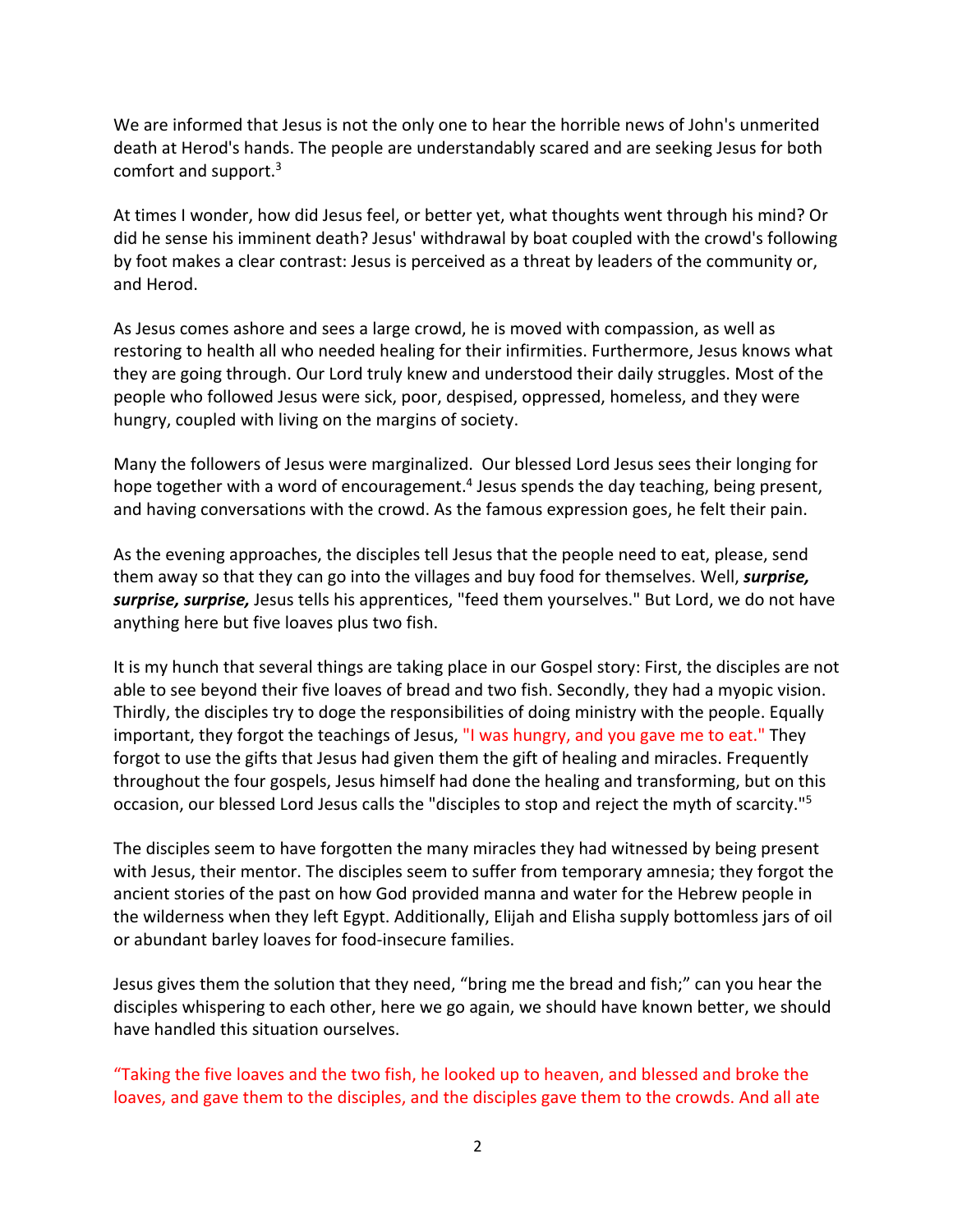## and were filled; and they took up what was left over of the broken pieces, twelve baskets full. And those who ate were about five thousand men, besides women and children."6

In our gospel passage, Jesus is inviting his disciples and his followers to take responsibility for one another. Today, the gospel is also speaking to us to help each other out when a need arrives, especially people in our communities who are food deprived.

My good friends, we can experience daily miracles when you and I put share our bread and fish with the world. With the help of God, we can have a word without want, a world without hunger, a world without homelessness when you and I renounce the message of scarcity and turn to God in faith, offering what we have and allowing God to bless and multiply even the smallest of gifts. People of God, we have been so blessed by God. Count your blessings, name them one by one, count your blessings, see what God hath done.

Think about this for a moment; it only took five loaves of bread and two fish to feed five thousand men, besides women and children. So, if you and I join our resources together, we can feed the masses of hungry people in our community, and in our world, we can have a world without want. Its simple arithmetic, which can cause a miracle to happen, a dollar, here a dollar there will supply a significant number of hungry children and adults.

I take this opportunity to share some facts about poverty and hunger in America<sup>7</sup>

Even in the world's greatest food-producing nation, children and adults face poverty and hunger in every county across America.

- The coronavirus pandemic has left millions of families without stable employment. More than 54 million people, including 18 million children, may experience food insecurity in 2020.
- More than 38 million people are living in poverty in America. In 2019, most families living in poverty earned less than \$25,750 per year.
- A household that is food insecure has limited or uncertain access to enough food to support a healthy lifestyle.
- Children are more likely to face food insecurity than any other group in the United States.

Beloved in the Lord; if we share what we have so, that everyone may have enough. And if we work toward being a society that seeks justice for all its members so that no one goes hungry. Let us live in a world without want.

While working on today's message, I observed the following: Jesus was sensing the crowds, he was aware of the present, the people needed food, and he took action once, the disciples could not figure what to do. Secondly, Jesus was feeling the emotional and physical needs of the